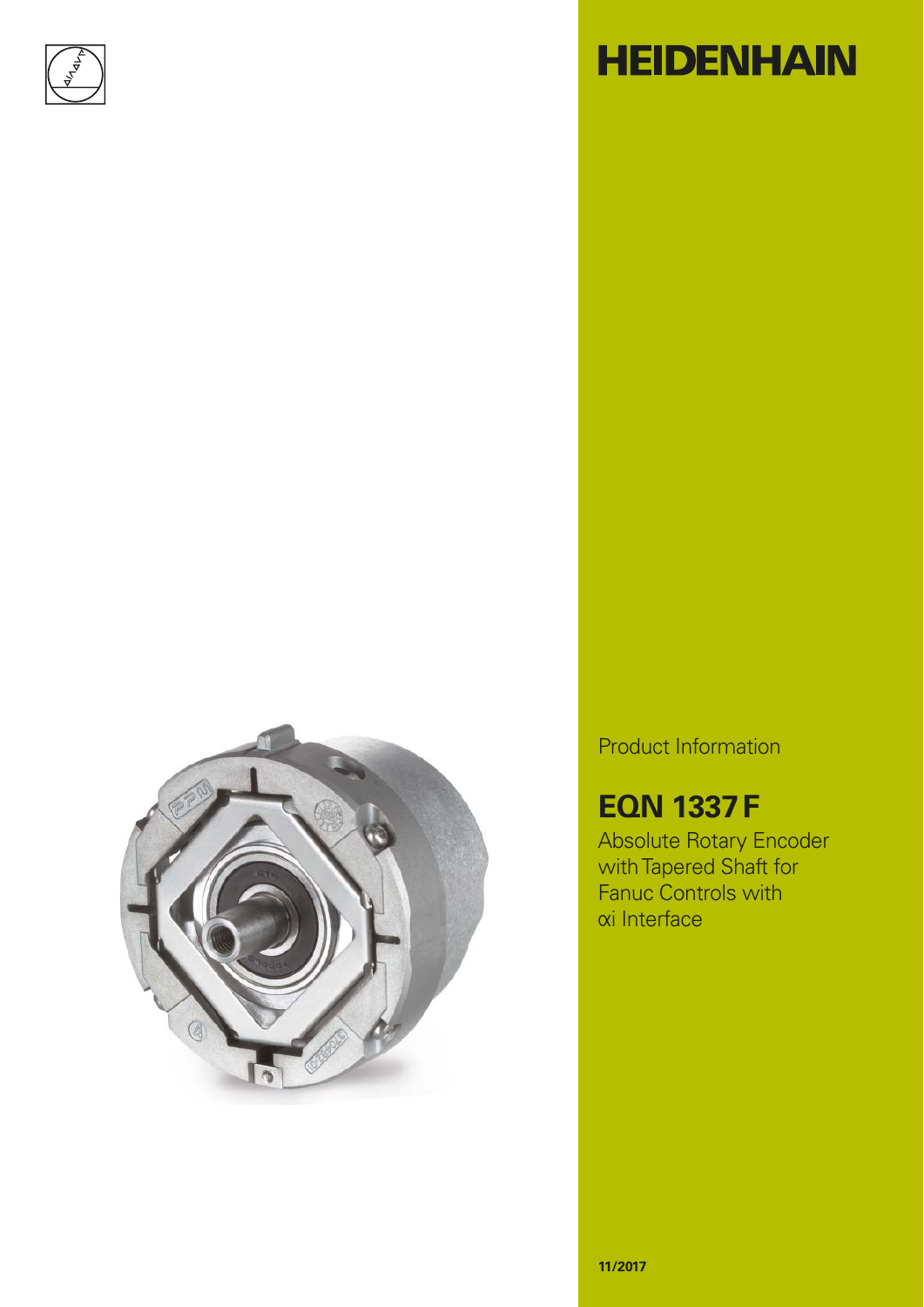## **EQN 1337 F**

**Rotary encoders for absolute position values**

- **Installation diameter 65 mm**
- **Expanding ring coupling, 07B**
- **Taper shaft, 65B**







 $45$  $8.7 \pm 0.8$  $2$  max. 56  $\bigotimes$  $\trianglelefteq$  [1:10]  $3.3$  $10$  $14.8 \pm 0.1$ 

M)

 $\boxed{\circ$   $\oslash$  0.1 A

 $\textcircled{\scriptsize{1}}$ 

 $\frac{1}{2}$ 

 $\varnothing$  65

 $70.02$  A

 $75 \pm 0.1$   $\leftarrow$  1:10

 $< 10$ 

**①** 

 $\mathbf{x}$ <br>4:1

 $rac{5.5}{9}$ 

 $90^\circ$  $\circledcirc$ 

 $50.5 \pm 1$ 

 $19.5 \pm 1$ 



 $\geq$  22 25  $\leq$  L  $\leq$  35  $>12$ 

SIN  $\boxed{\mathbb{A}}$ 

 $\mathbf{x}$ 

 $\overline{c}$ 

15

(8)



**Required mating dimensions**



Tolerancing ISO 8015 ISO 2768 - m H

- 6 mm:  $\pm 0.2$  mm
- $\Box$  = Bearing of mating shaft
- $M =$ Measuring point for operating temperature
- M2 = Measuring point for vibration, see D 741714
- $\hat{O}$  = Clamping screw for coupling ring, width A/F 2, tightening torque 1.25 Nm 0.2 Nm ② = Die-cast cover
- $\overline{\textcircled{3}}$  = Screw plug width A/F 3 and 4, tightening torque 5 Nm + 0.5 Nm
- ④ = Pin header, 16-pin
- ⑤ = Self-locking screw as per DIN 6912 M5x50 SW4, tightening torque 5 Nm + 0.5 Nm
- ⑥ = Back-off thread, M6
- ⑦ = Back-off thread, M10
- ⑧ = Compensation of mounting tolerances and thermal expansion, no dynamic motion permitted
- ⑨ = Chamfer at start of thread is obligatory for materially bonding anti-rotation lock
- ⑩ = Direction of rotation for ascending position values
-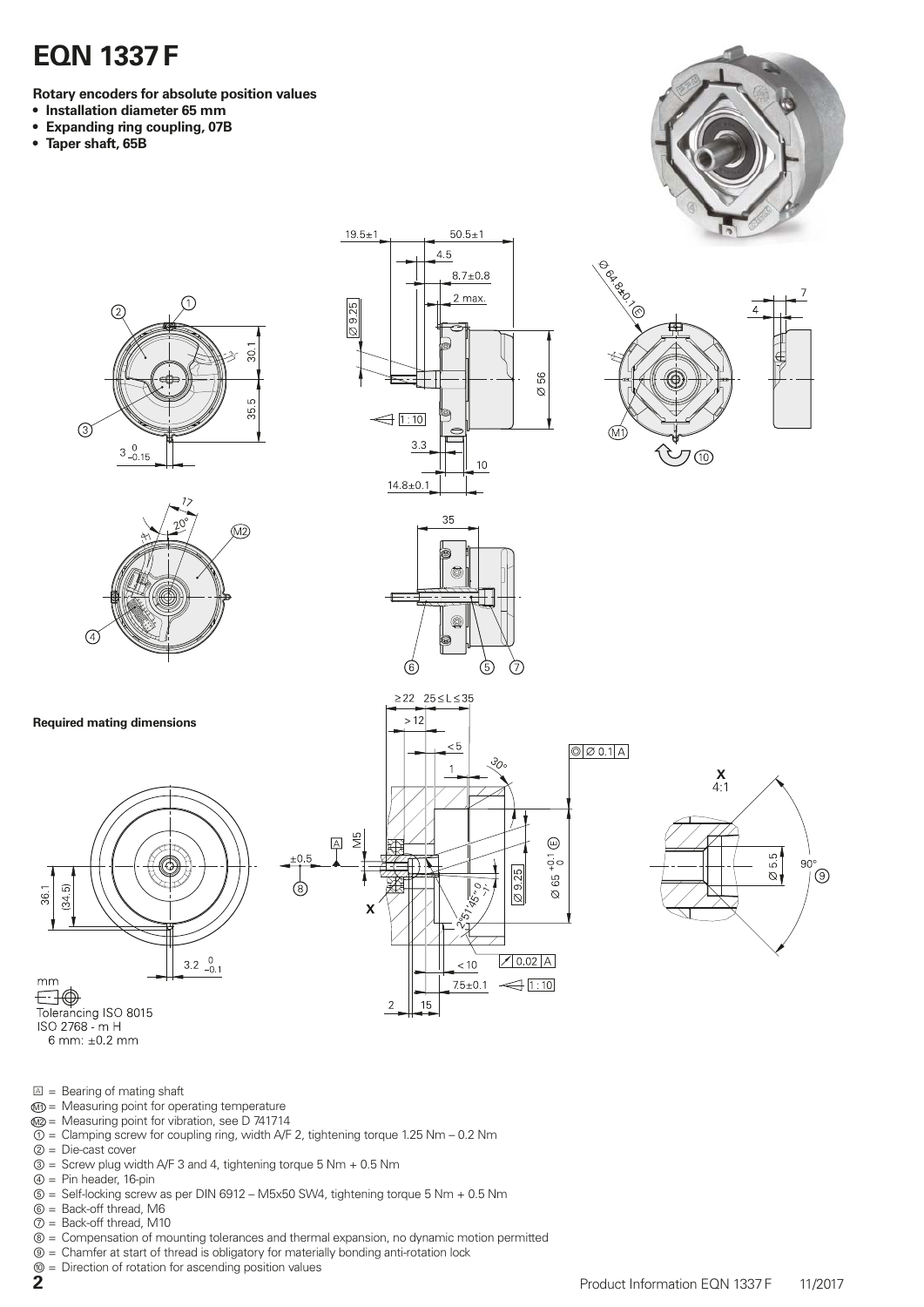| <b>Specifications</b>                                 | EQN 1337 F - Multitum                                                                                                                                               |  |  |  |
|-------------------------------------------------------|---------------------------------------------------------------------------------------------------------------------------------------------------------------------|--|--|--|
| These data apply for                                  | ID 1087512-04                                                                                                                                                       |  |  |  |
| <b>Interface</b>                                      | Fanuc serial xi interface                                                                                                                                           |  |  |  |
| Ordering designation                                  | Fanuc06                                                                                                                                                             |  |  |  |
| Position values/revolution                            | 33554 432 (25 bits)                                                                                                                                                 |  |  |  |
| Revolutions                                           | 4096 (12 bits)                                                                                                                                                      |  |  |  |
| Calculation time t <sub>cal</sub>                     | $\leq 5 \,\mu s$                                                                                                                                                    |  |  |  |
| <b>System accuracy</b>                                | ±20"                                                                                                                                                                |  |  |  |
| <b>Electrical connection</b>                          | PCB connector 16-pin with connection for temperature sensor <sup>1)</sup>                                                                                           |  |  |  |
| Cable length                                          | $\leq 30$ m                                                                                                                                                         |  |  |  |
| Voltage supply                                        | DC 3.6 V to 14 V                                                                                                                                                    |  |  |  |
| Power consumption <sup>2)</sup> (maximum)             | $At 3.6 V: \le 750$ mW<br>At $14 V \le 850$ mW                                                                                                                      |  |  |  |
| Current consumption (typical)                         | At 5 V: 100 mA (without load)                                                                                                                                       |  |  |  |
| <b>Shaft</b>                                          | Tapered shaft $\varnothing$ 9.25 mm; taper 1:10 (65B)                                                                                                               |  |  |  |
| Speed                                                 | $\leq$ 12000 rpm                                                                                                                                                    |  |  |  |
| Starting torque at 20 °C                              | $\leq 0.01$ Nm                                                                                                                                                      |  |  |  |
| Moment of inertia of rotor                            | $2.6 \times 10^{-6}$ kgm <sup>2</sup>                                                                                                                               |  |  |  |
| Angular acceleration of rotor                         | $\leq 1 \times 10^5$ rad/s <sup>2</sup>                                                                                                                             |  |  |  |
| Natural frequency of the stator coupling<br>(typical) | 1800 Hz                                                                                                                                                             |  |  |  |
| Axial motion of measured shaft                        | $\leq \pm 0.5$ mm                                                                                                                                                   |  |  |  |
| Vibration 55 Hz to 2000 Hz<br><b>Shock 6 ms</b>       | $\leq 300$ m/s <sup>2</sup> (EN 60068-2-6); 10 Hz to 55 Hz, constant over 4.9 mm peak to peak<br>$\leq$ 2000 m/s <sup>2</sup> (EN 60068-2-27)                       |  |  |  |
| <b>Operating temperature</b>                          | $-30$ °C to $+100$ °C                                                                                                                                               |  |  |  |
| <b>Relative humidity</b>                              | $\leq$ 93 % (+40 °C/21 d as per EN 60 068-2-78); without condensation                                                                                               |  |  |  |
| Protection EN 60 529                                  | IP40 (see Insulation under General mechanical information in the brochure Encoders for Servo<br>Drives; contamination from the ingress of liquid must be prevented) |  |  |  |
| <b>Mass</b>                                           | $\approx 0.25$ kg                                                                                                                                                   |  |  |  |

1) See *Temperature measurement in motors* in the brochure *Encoders for Servo Drives*

2) See *General electrical information* in the *Interfaces of HEIDENHAIN Encoders* brochure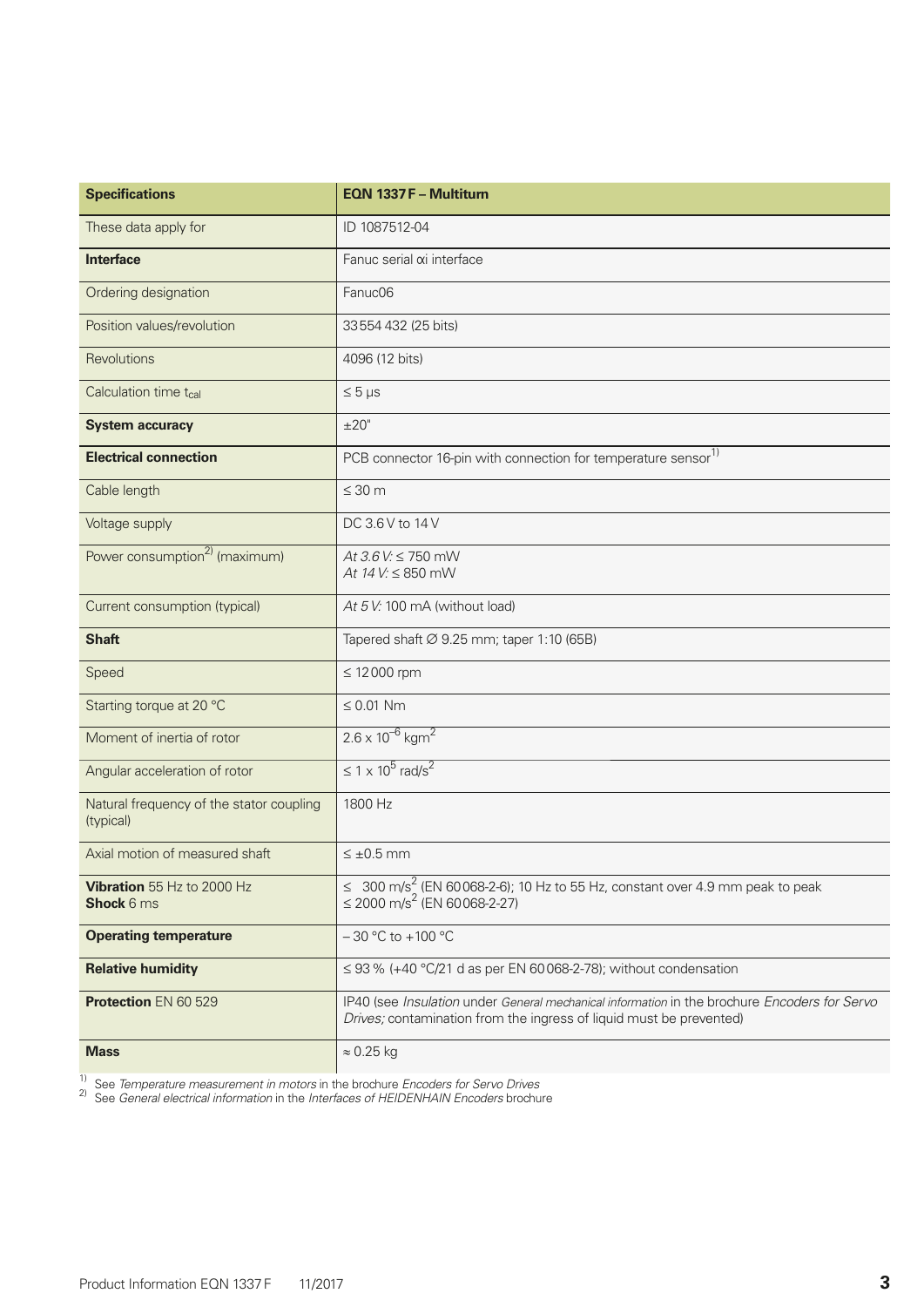#### **Information for the connection of an external temperature sensor**

- The external temperature sensor must comply with the following prerequisites as per EN 61800-5-1:
	- Voltage class A
	- Contamination level 2
- Overvoltage category 3 • Only connect passive temperature sensors
- The connections for the temperature sensor are galvanically connected with the encoder electronics.
- Depending on the application, the temperature sensor assembly (sensor + cable assembly) is to be mounted with double or reinforced insulation from the environment.
- Accuracy of temperature measurement depends on the temperature range.
- Comply with tolerance of the temperature sensor
- The transmitted temperature value is not a safe value in the sense of functional safety
- The motor manufacturer is responsible for the quality and accuracy of the temperature sensor, as well as for ensuring that electrical safety is maintained
- Use a crimp connector with a suitable temperature range (e.g. up to +150 °C ID 1148157-01)

The accuracy of temperature measurement depends on the sensor used and the temperature range.

|                         | KTY84-130 |
|-------------------------|-----------|
| $-31$ °C to $+80$ °C.   | $±6$ K    |
| $+80.1$ °C to $+160$ °C | $+2K$     |
| +160.1 °C to +200 °C    | $+6K$     |
| +200.1 °C to +223 °C    | $+12K$    |

#### **Connectable temperature sensors**

The temperature evaluation within the rotary encoder is designed for a KTY 84-130 PTC thermistor.

The table shows the relationship between the output value and the resistance of the temperature sensor.

For the KTY 84-130, the temperature value equals the output value. The value unit is 1 kelvin.

| value | <b>Temperature output</b> | <b>Resistance</b><br>(typical)<br>In $\Omega$ |  |  |
|-------|---------------------------|-----------------------------------------------|--|--|
| In °C | <b>Binary</b>             |                                               |  |  |
|       | 00000000                  | >1980                                         |  |  |
| 223   | 11111111                  | 1980                                          |  |  |
| 222   | 11111110                  | 1969                                          |  |  |
|       |                           |                                               |  |  |
| 130   | 10100010                  | 1177                                          |  |  |
|       |                           |                                               |  |  |
| 100   | 10000100                  | 988                                           |  |  |
|       |                           |                                               |  |  |
| 25    | 00111001                  | 610                                           |  |  |
|       |                           |                                               |  |  |
| 0     | 00100000                  | 508                                           |  |  |
| $-1$  | 00011111                  | 503                                           |  |  |
|       |                           |                                               |  |  |
| -30   | 00000010                  | 395                                           |  |  |
| -31   | 00000001                  | 392                                           |  |  |
|       | 00000000                  | $<$ 392                                       |  |  |



Cable configuration of the temperature wires in the motor

| <b>Specifications of the evaluation</b>                                                                                                        |                                                           |  |  |  |  |
|------------------------------------------------------------------------------------------------------------------------------------------------|-----------------------------------------------------------|--|--|--|--|
| <b>Resolution</b>                                                                                                                              | 1 K                                                       |  |  |  |  |
| <b>Power supply</b> of sensor                                                                                                                  | 3.3 V over dropping resistor R <sub>V</sub> = $2 k\Omega$ |  |  |  |  |
| <b>Measuring current typically</b>                                                                                                             | 1.2 mA at 595 $\Omega$<br>1.0 mA at 990 $\Omega$          |  |  |  |  |
| <b>Total delay</b><br>of temperature evaluation <sup>1)</sup>                                                                                  | 160 ms max.                                               |  |  |  |  |
| Cable length <sup>2)</sup><br>with wire cross section of 0.16 mm <sup>2</sup> with TPE<br>or 0.25 mm <sup>2</sup> with cross-linked polyolefin | < 1 m                                                     |  |  |  |  |

 $\overline{1}$ ) Filter time constants and conversion time are included. The time constant/response delay of the temperature sensor and the time lag for reading out data through the device interface are not included here.

<sup>2)</sup> Limit of cable length due to interference. The measuring error due to the line resistance is negligible.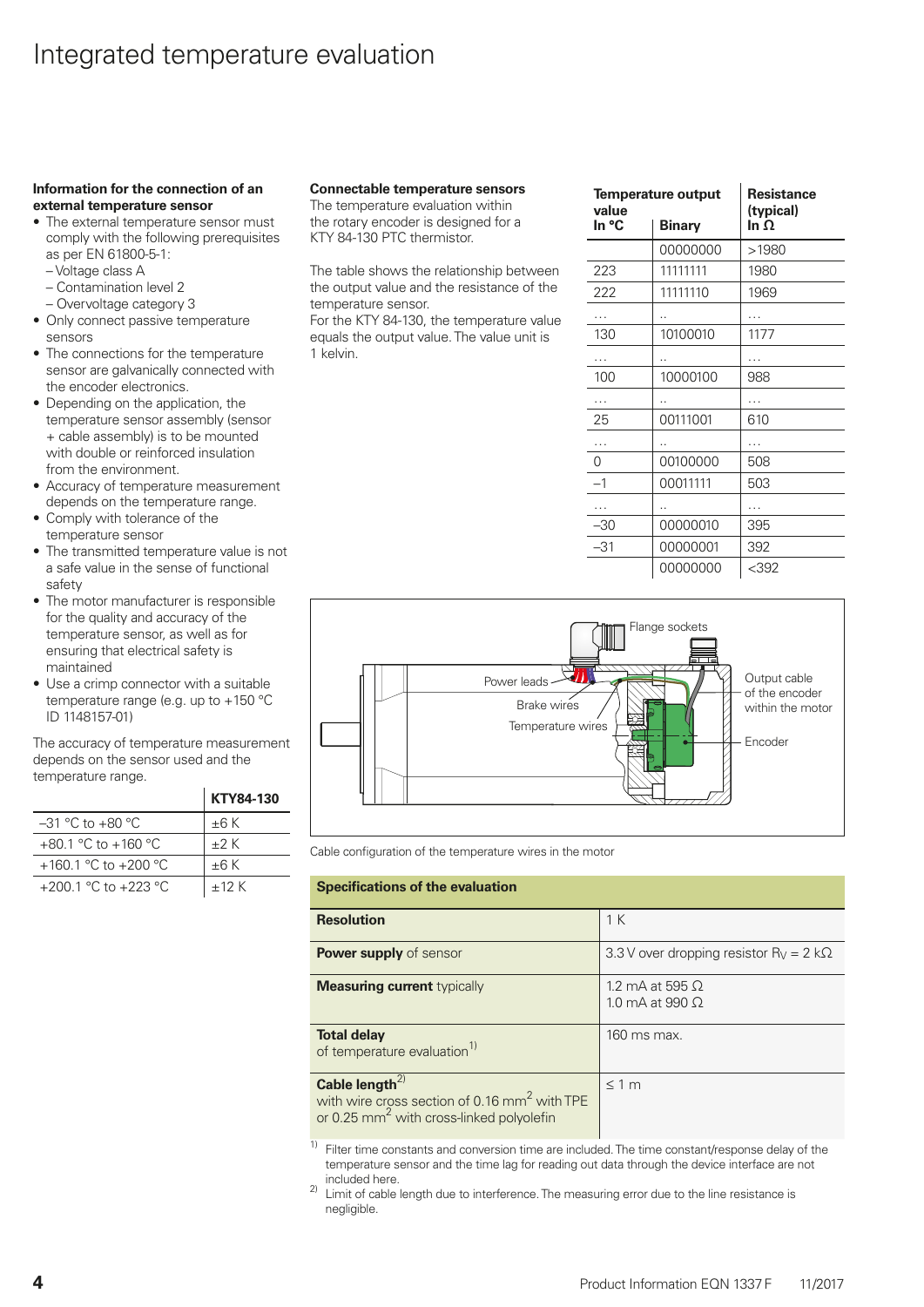### Electrical connection

| Cable inside the motor housing with wires for temperature sensor                                |                                                                                                                                                                                                                                                 |            |  |  |  |  |
|-------------------------------------------------------------------------------------------------|-------------------------------------------------------------------------------------------------------------------------------------------------------------------------------------------------------------------------------------------------|------------|--|--|--|--|
| Cable design                                                                                    | $A_P = 2 \times 0.06$ mm <sup>2</sup><br>$\varnothing$ 3.7 mm EPG (with shield crimping $\varnothing$ 61 mm) 1 x (4 x 0.06 mm <sup>2</sup> ) + 4 x 0.06 mm <sup>2</sup> and<br>TPE wires $2 \times 0.16$ mm <sup>2</sup> for temperature sensor |            |  |  |  |  |
| <b>Complete</b><br>PCB connector, 16-pin/SpeedTEC M23<br>right-angle flange socket (male) 9-pin |                                                                                                                                                                                                                                                 | 1120948-01 |  |  |  |  |
| With one connector<br>PCB connector, 16-pin/Cable cut off                                       |                                                                                                                                                                                                                                                 | 1108076-01 |  |  |  |  |

 $Ap = Cross section of power supply lines$ 

| <b>PUR connecting cables</b>                                                                                   |                                                                                                                        |            |  |  |  |
|----------------------------------------------------------------------------------------------------------------|------------------------------------------------------------------------------------------------------------------------|------------|--|--|--|
| Cable design                                                                                                   | $Ap$ 2 x 0.16 mm <sup>2</sup><br>$\varnothing$ 6 mm, 2 x (2 x 0.09 mm <sup>2</sup> ) + 2 x (2 x 0.16 mm <sup>2</sup> ) |            |  |  |  |
| <b>Complete</b><br>M23 connector, female, 9-pin/<br>M12 coupling, male, 8-pin                                  |                                                                                                                        | 1136863-xx |  |  |  |
| <b>Complete</b><br>M23 connector, female, 9-pin/<br>D-sub connector 2-row with locking screws,<br>male, 15-pin |                                                                                                                        | 1173166-xx |  |  |  |

 $Ap = Cross section of power supply lines$ 

#### **Pin layout**

| Angle flange socket, SpeedTEC M23, 9-polig                                                 |                 |                                 | PCB connector, 16-pin                     |                      |                |             |                             |                |           |                |
|--------------------------------------------------------------------------------------------|-----------------|---------------------------------|-------------------------------------------|----------------------|----------------|-------------|-----------------------------|----------------|-----------|----------------|
| $\begin{matrix}\n9 & 2 \\ 0 & 3 \\ 5 & 4\n\end{matrix}$<br>$\blacksquare$<br>$6_{\bullet}$ |                 |                                 | $\overline{\cdots}$<br>Ч<br>89<br>-5<br>6 |                      |                |             |                             |                |           |                |
|                                                                                            | Voltage supply  |                                 |                                           | Serial data transfer |                |             | Other signals <sup>1)</sup> |                |           |                |
| $\blacksquare$                                                                             | 3               | $\overline{\mathbf{z}}$         | 4                                         | 8                    | 5              | 6           | 1                           | $\overline{2}$ | $\prime$  |                |
| 티                                                                                          | 1 <sub>b</sub>  | 6a                              | 4 <sub>b</sub>                            | 3a                   | 6 <sub>b</sub> | 1a          | 2 <sub>b</sub>              | 5a             | 8a        | 8 <sub>b</sub> |
|                                                                                            | Brown/<br>Green | Blue                            | White/<br>Green                           | White                | Gray           | Pink        | Violet                      | Yellow         | Brown     | Green          |
|                                                                                            | $U_{P}$         | <b>Sensor</b><br>U <sub>P</sub> | 0V                                        | <b>Sensor</b><br>0V  | <b>DATA</b>    | <b>DATA</b> | <b>Request</b>              | Request        | $T+^{2)}$ | $T^{-2)}$      |

**Cable shield** connected to housing

**UP** = Voltage supply; **T** = Temperature

**Sensor:** The sensor line is connected in the encoder with the corresponding power line.

Vacant pins or wires must not be used.

 $\frac{1}{2}$  Only for adapter cables within the motor

2) Connections for external temperature sensor; evaluation optimized for KTY 84-130 (see *Temperature measurement in motors* in the brochure *Encoders for Servo Drives)*

SpeedTEC is a registered trademark of TE Connectivity Industrial GmbH.